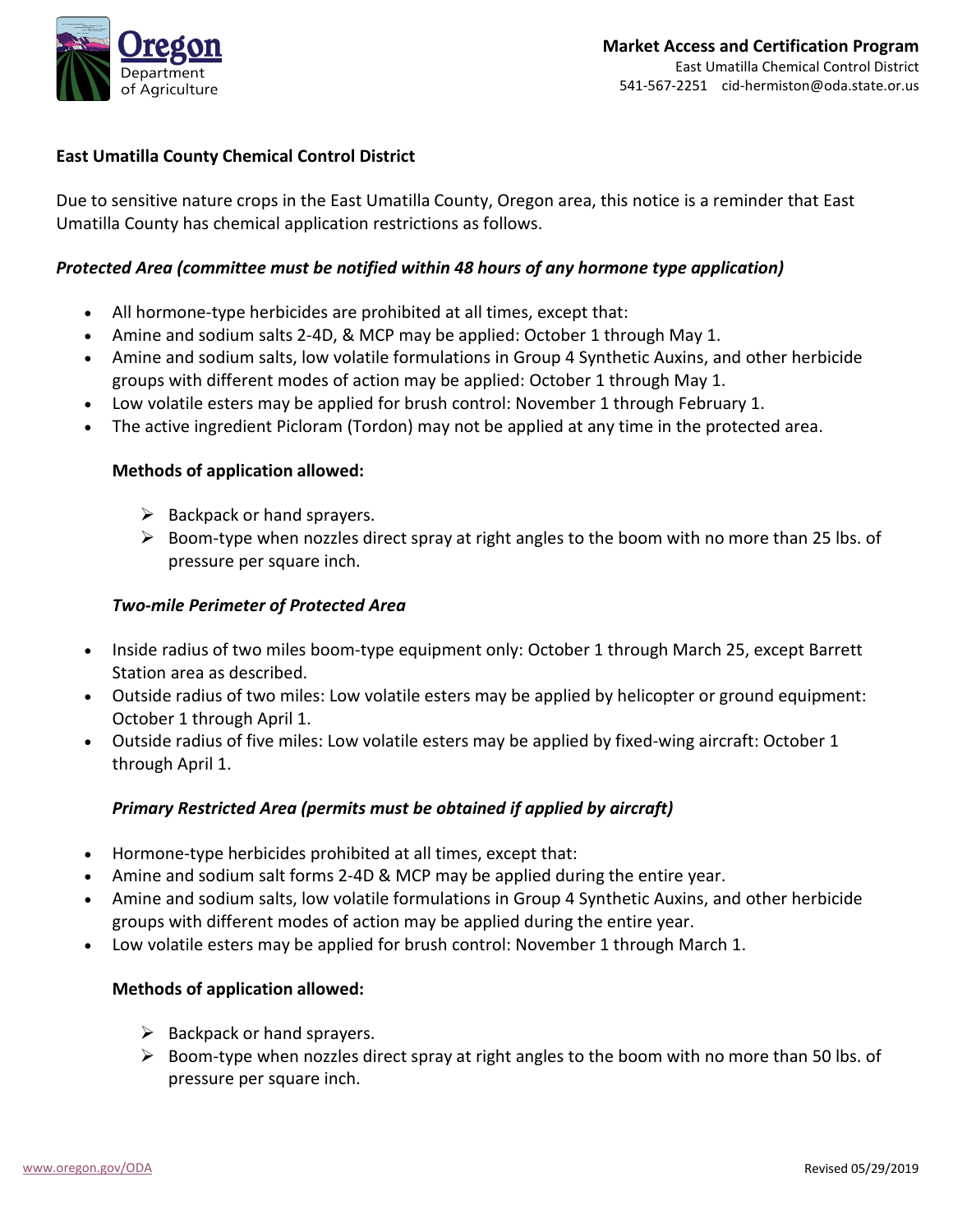

### *Protected Area and Primary Restricted Areas*

- Oil type carriers prohibited at all times, except: For brush control after November 1 or before March 1. Oil type emulsifiers and oil type adjuvants may be used when not in excess of one pint per acre.
- Hormone-type herbicides may not be applied when wind velocity exceeds five miles per hour, unless the application is conducted greater than 5-miles from the outer edge of the Protected area.

### **Secondary Restricted Area**

- High volatile ester formulations of 2,4-D, and MCP may not be used during the entire year.
- Hormone-type herbicides in Group 4 Synthetic Auxins may not be applied when wind velocity exceeds ten miles per hour

See Oregon Administrative Rules 603-057-0301 through 0320 online: https://oda.fyi/OAR603-057

- **For more information contact:** Oregon Department of Agriculture (ODA) Hermiston District Office 30588 Feedville Road, Hermiston, OR 97838 Phone: 541-567-2251
- Email: cid-hermiston@oda.state.or.us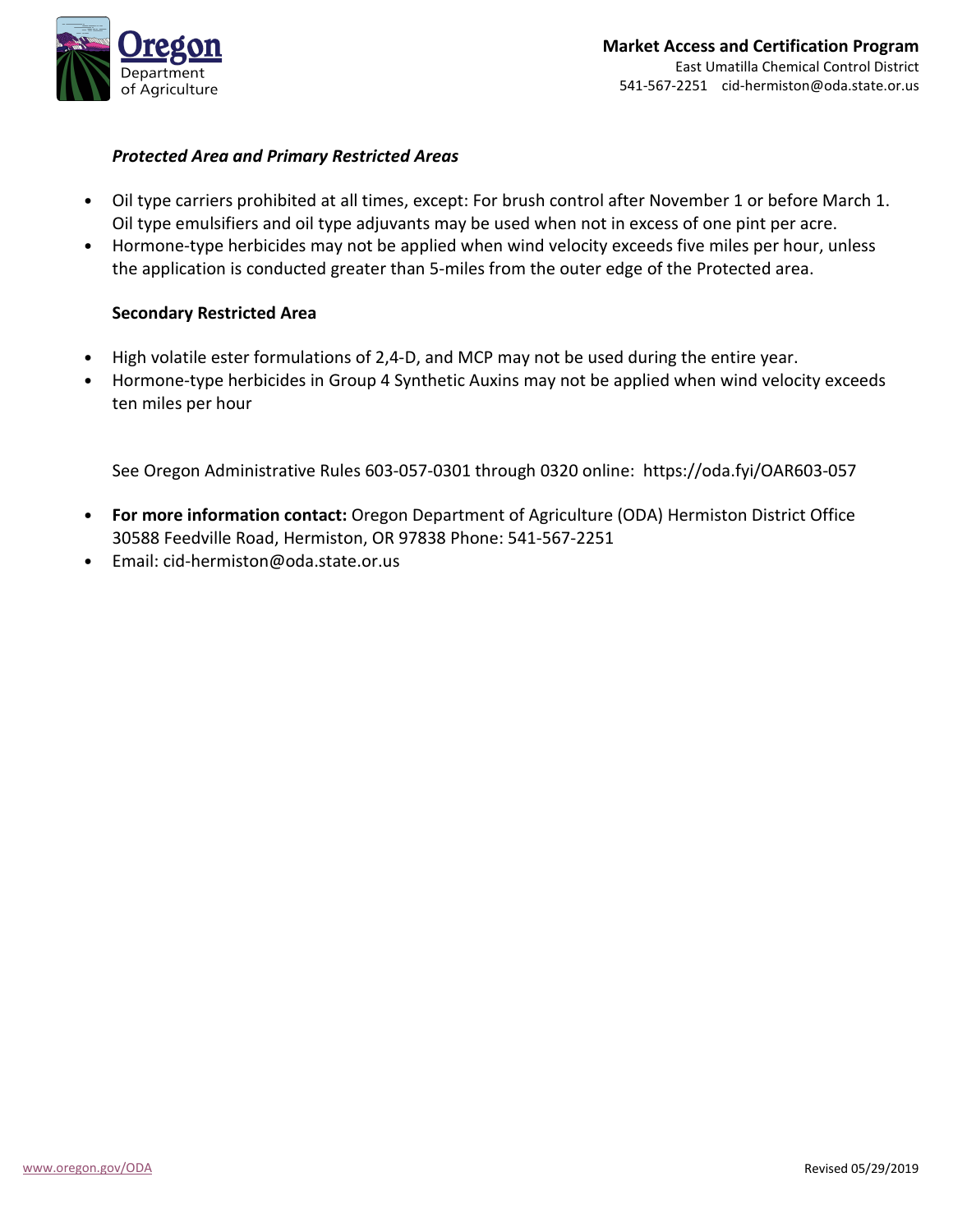

# **Market Access and Certification Program**

East Umatilla Chemical Control District 541-567-2251 cid-hermiston@oda.state.or.us



Revised 05/29/2019

 $\mathcal{R}^{\prime}$